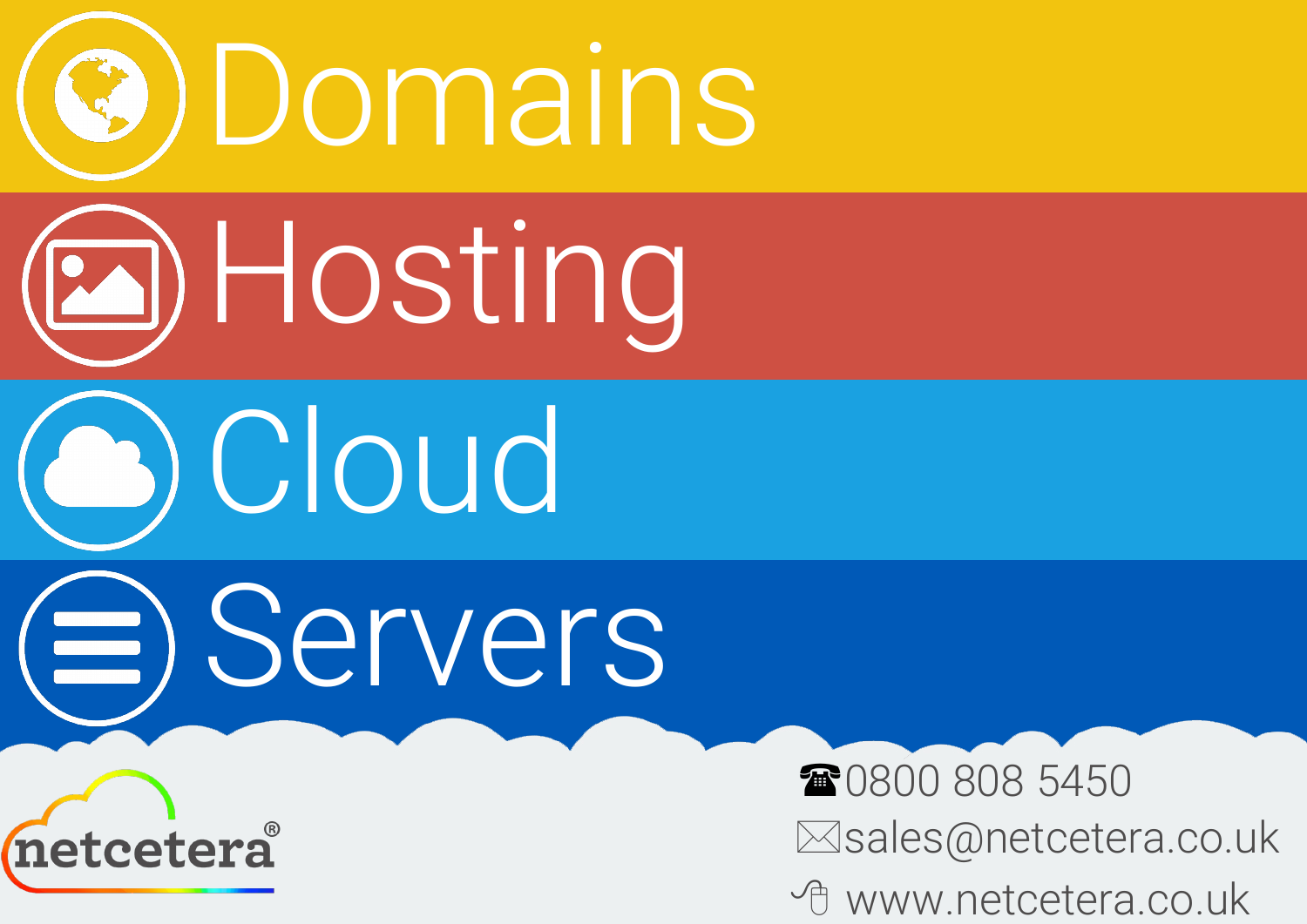## Domains

We pride ourselves on a fast, secure UK domain name registration service with no compromise on features and absolutely no hidden costs on any domain names.

We can register your internet name in any country worldwide. We believe our UK Domain Name Registration prices to be the best value available.

If you need more time to think about your domain names, simply open a free Domain Name Registration account now then register domain names instantly when you're ready.

> **8** 0800 808 5450  $\boxtimes$  sales@netcetera.co.uk www.netcetera.co.uk

If you've already registered domain names with a different provider, you can transfer them to Netcetera free of charge. Experience the difference with our leading domain name features and prices - move your domain name registrations to Netcetera today!



- Awesome Support
- API Access
- Advanced Control Panel
- FREE Forwarding
- FREE DNS Hosting
- FREE Parking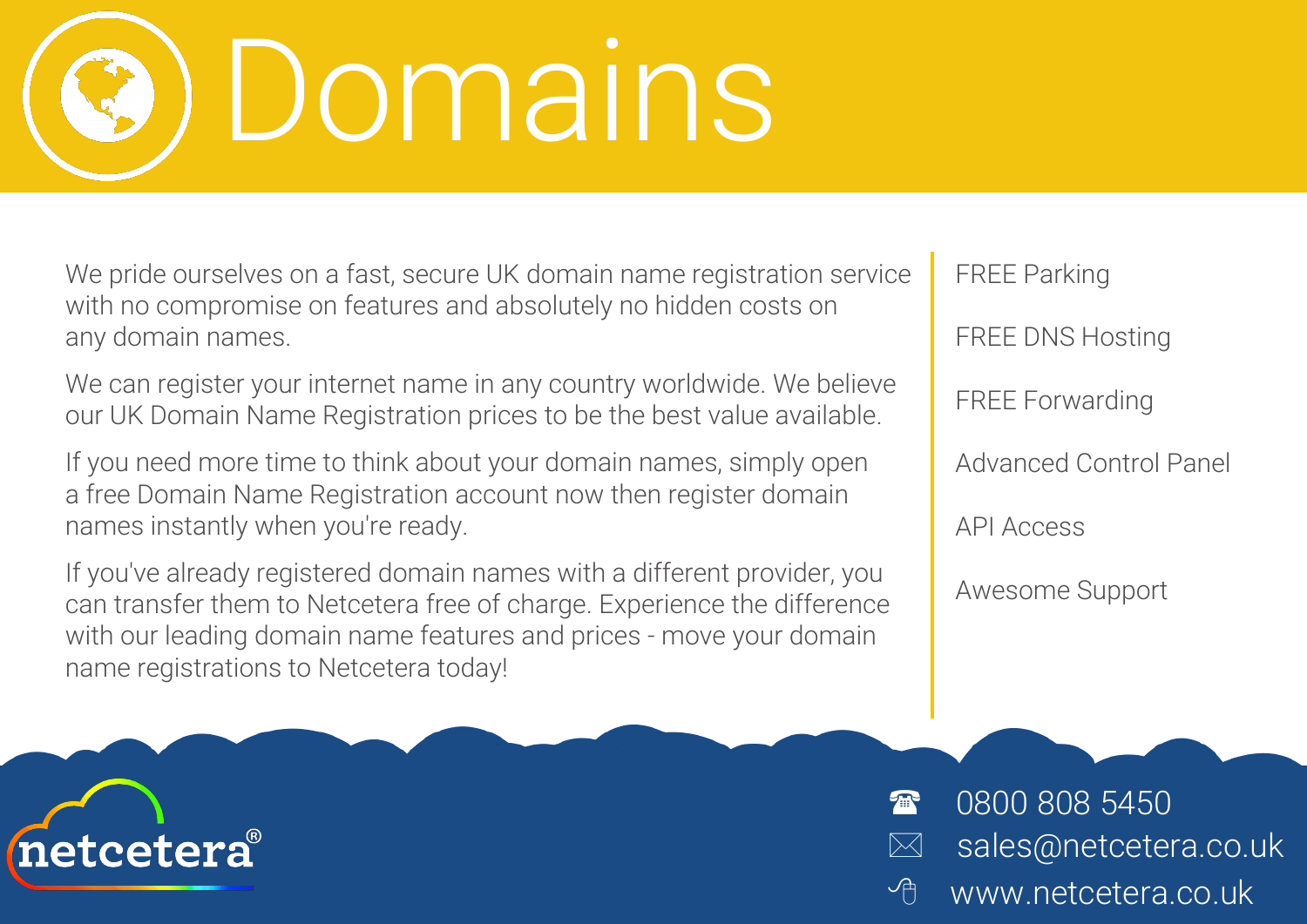## Hosting

Netcetera offers a full range of hosting options, depending on your organization's needs. Whether your launching the next hit blog or creating an online shopping empire, Netcetera's range of managed hosting options cater to your needs.

Netcetera is perfect if you're promoting a new business venture, launching a full e-commerce shop, blog or small business portal. Our UK based hosting packages can help create a professional backbone for your online business.

Managed Hosting is for those who prefer to have their web host provider maintain and monitor their website, operating system and all supported applications. Our Managed Web Hosting packages work well for small businesses in particular, since it eliminates the necessity and expense of buying, operating and maintaining a server.





**2 0800 808 5450** sales@netcetera.co.uk <sup>th</sup> www.netcetera.co.uk

Instant Setup

30 Day Money Back Guarantee

Powerful Control Panel

Easy to Customize

Daily Backups

Awesome Support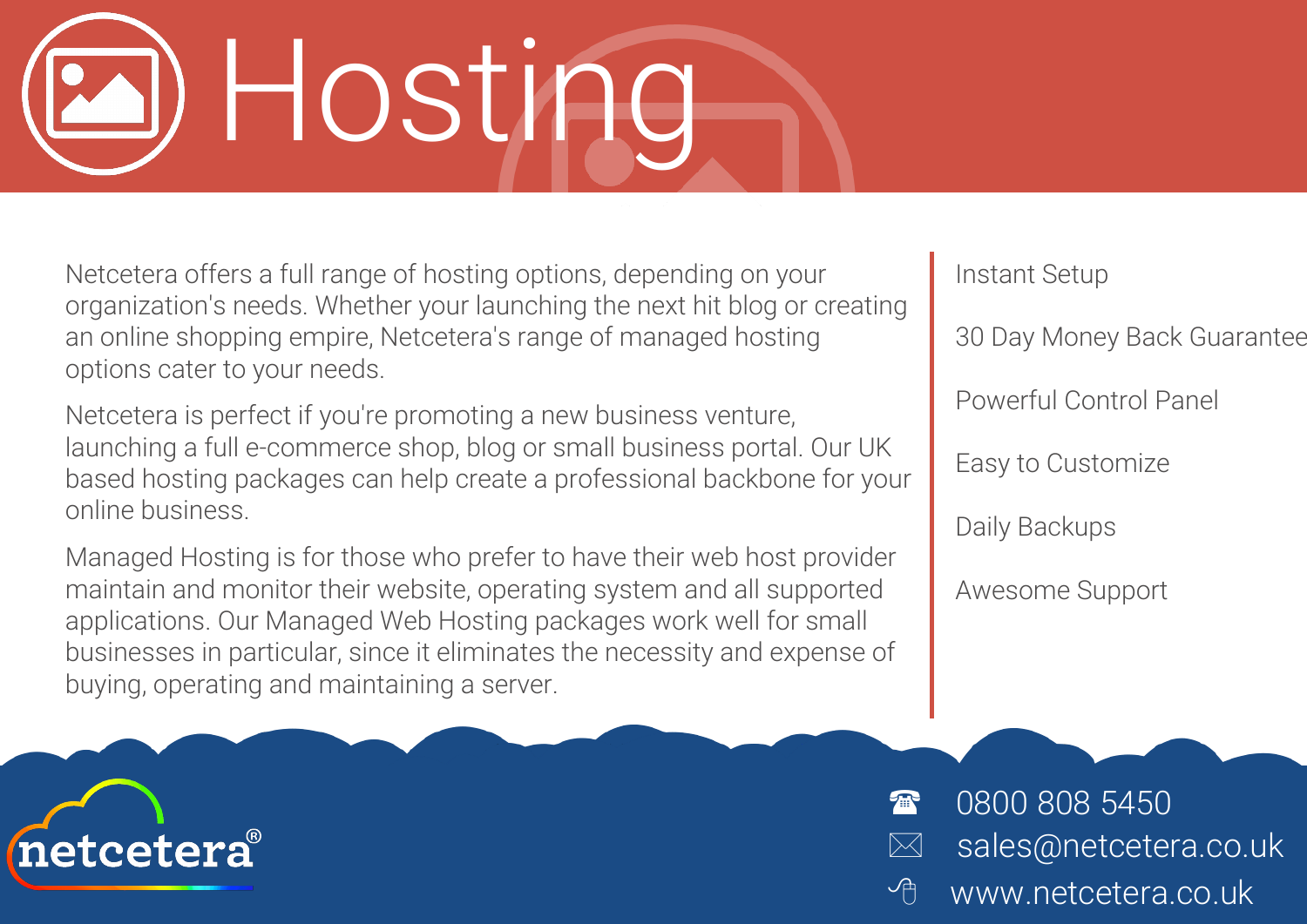## Cloud

Your hosted cloud infrastructure provides you with an agile infrastructure delivered from our secure, highly available data centre so you can respond quickly to your customers' business needs. With our cloud services you focus on your business rather than your IT infrastructure. See the difference cloud services makes to your business.





**2 0800 808 5450** sales@netcetera.co.uk <sup>th</sup> www.netcetera.co.uk

Instant Setup

30 Day Money Back Guarantee

Powerful Control Panel

Easy to Customize

Daily Backups

Awesome Support